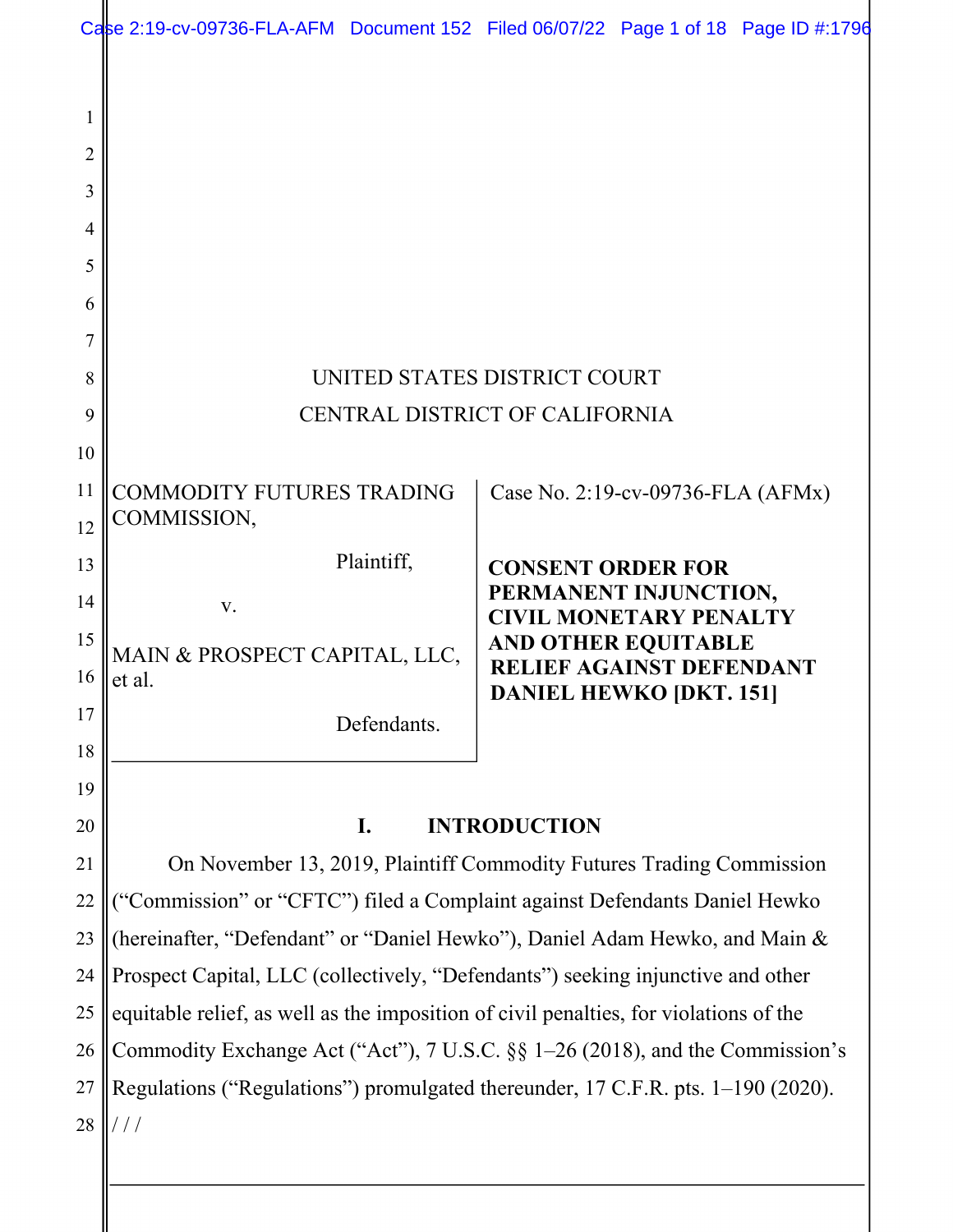## **II. CONSENTS AND AGREEMENTS**

2 3 4 To effect settlement of all charges alleged in the Complaint against Defendant Daniel Hewko without a trial on the merits or any further judicial proceedings, Defendant Daniel Hewko:

5 6 7 1. Consents to the entry of this Consent Order for Permanent Injunction, Civil Monetary Penalty, and Other Equitable Relief Against Defendant Daniel Hewko ("Consent Order");

8 9 10 11 2. Affirms he has read and agreed to this Consent Order voluntarily, and that no promise, other than as specifically contained herein, or threat has been made by the Commission or any member, officer, agent, or representative thereof, or by any other person, to induce consent to this Consent Order;

12

19

20

21

22

23

24

25

26

27

28

1

3. Acknowledges service of the summons and Complaint;

13 14 4. Admits the jurisdiction of this court over him and the subject matter of this action pursuant to Section 6c of the Act, 7 U.S.C. § 13a-1 (2018);

15 16 5. Admits the jurisdiction of the Commission over the conduct and transactions at issue in this action pursuant to the Act;

17 18 6. Admits that venue properly lies with this court pursuant to 7 U.S.C.  $§ 13a-1(e);$ 

7. Waives:

(a) Any and all claims that he may possess under the Equal Access to Justice Act, 5 U.S.C. § 504 (2012) and 28 U.S.C. § 2412 (2012), and/or the rules promulgated by the Commission in conformity therewith, Part 148 of the Regulations, 17 C.F.R. pt. 148 (2018), relating to, or arising from, this action;

(b) Any and all claims that he may possess under the Small Business Regulatory Enforcement Fairness Act of 1996, Pub. L. No. 104- 121, tit. II, §§ 201–53, 110 Stat. 847, 857–74 (codified as amended at 28 U.S.C. § 2412 and in scattered sections of 5 U.S.C.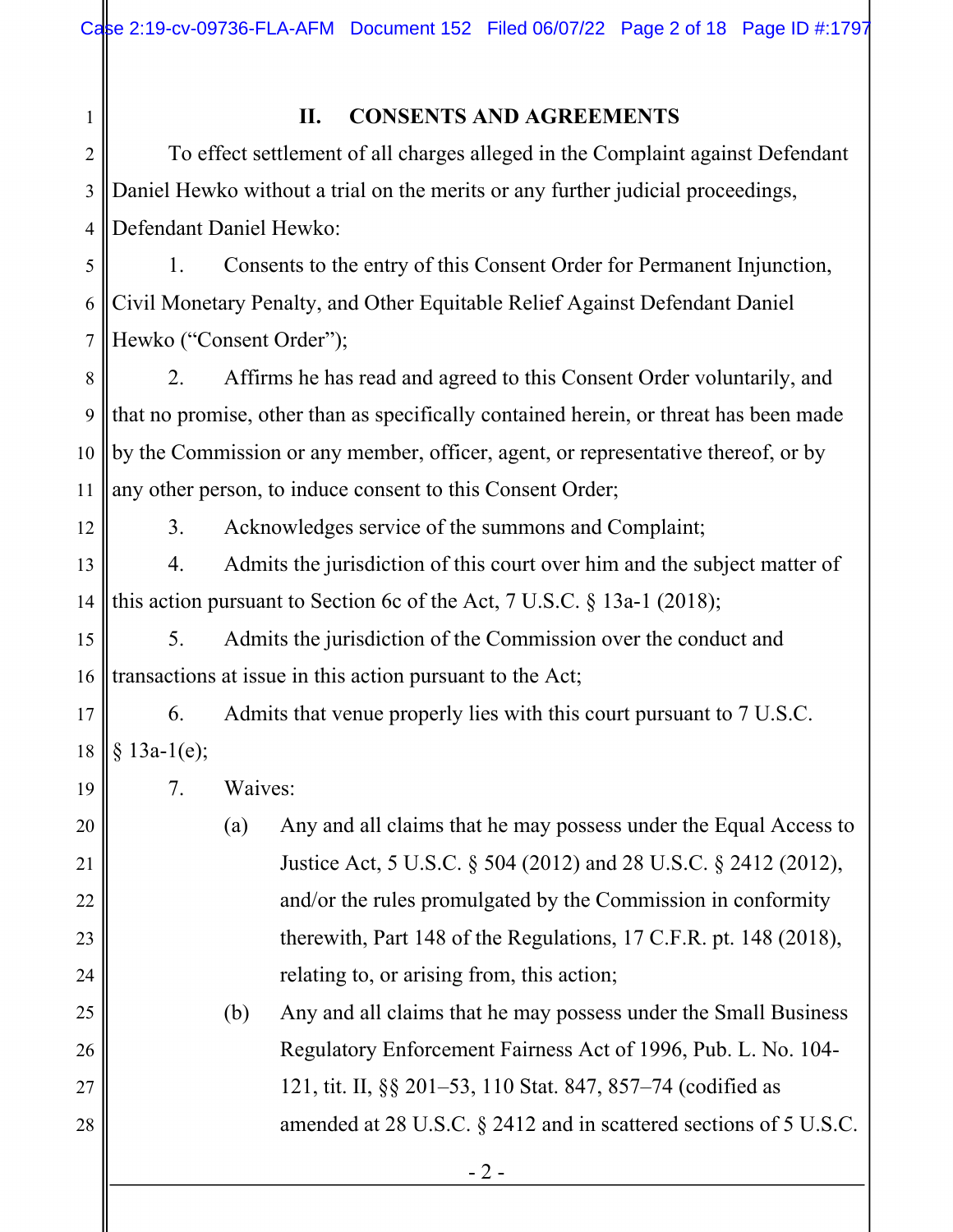and 15 U.S.C.), relating to, or arising from, this action;

(c) Any claim of Double Jeopardy based upon the institution of this action or the entry in this action of any order imposing a civil monetary penalty or any other relief, including this Consent Order; and

(d) Any and all rights of appeal from this action;

1

2

3

4

5

6

7 8 9 10 8. Consents to the continued jurisdiction of this court over him for the purpose of implementing and enforcing the terms and conditions of this Consent Order and for any other purpose relevant to this action, even if Defendant now or in the future resides outside the jurisdiction of this court;

11 12 13 9. Agrees that he will not oppose enforcement of this Consent Order on the ground, if any exists, that it fails to comply with Rule 65(d) of the Federal Rules of Civil Procedure and hereby waives any objection based thereon;

14 15 16 17 18 19 20 21 22 23 10. Agrees that neither he nor any of his agents or employees under his authority or control shall take any action or make any public statement denying, directly or indirectly, any allegation in the Complaint or the Findings of Fact or Conclusions of Law in this Consent Order, or creating or tending to create the impression that the Complaint and/or this Consent Order is without a factual basis; provided, however, that nothing in this provision shall affect his: (a) testimonial obligations; or (b) right to take legal positions in other proceedings to which the Commission is not a party. Defendant shall comply with this agreement, and shall undertake all steps necessary to ensure that all of his agents and/or employees under his authority or control understand and comply with this agreement;

24 25 26 11. Consents to the entry of this Consent Order without admitting or denying the allegations of the Complaint or any findings or conclusions in this Consent Order, except as to jurisdiction and venue, which he admits;

27 28 12. Consents to the use of the findings and conclusions in this Consent Order in this proceeding and in any other proceeding brought by the Commission or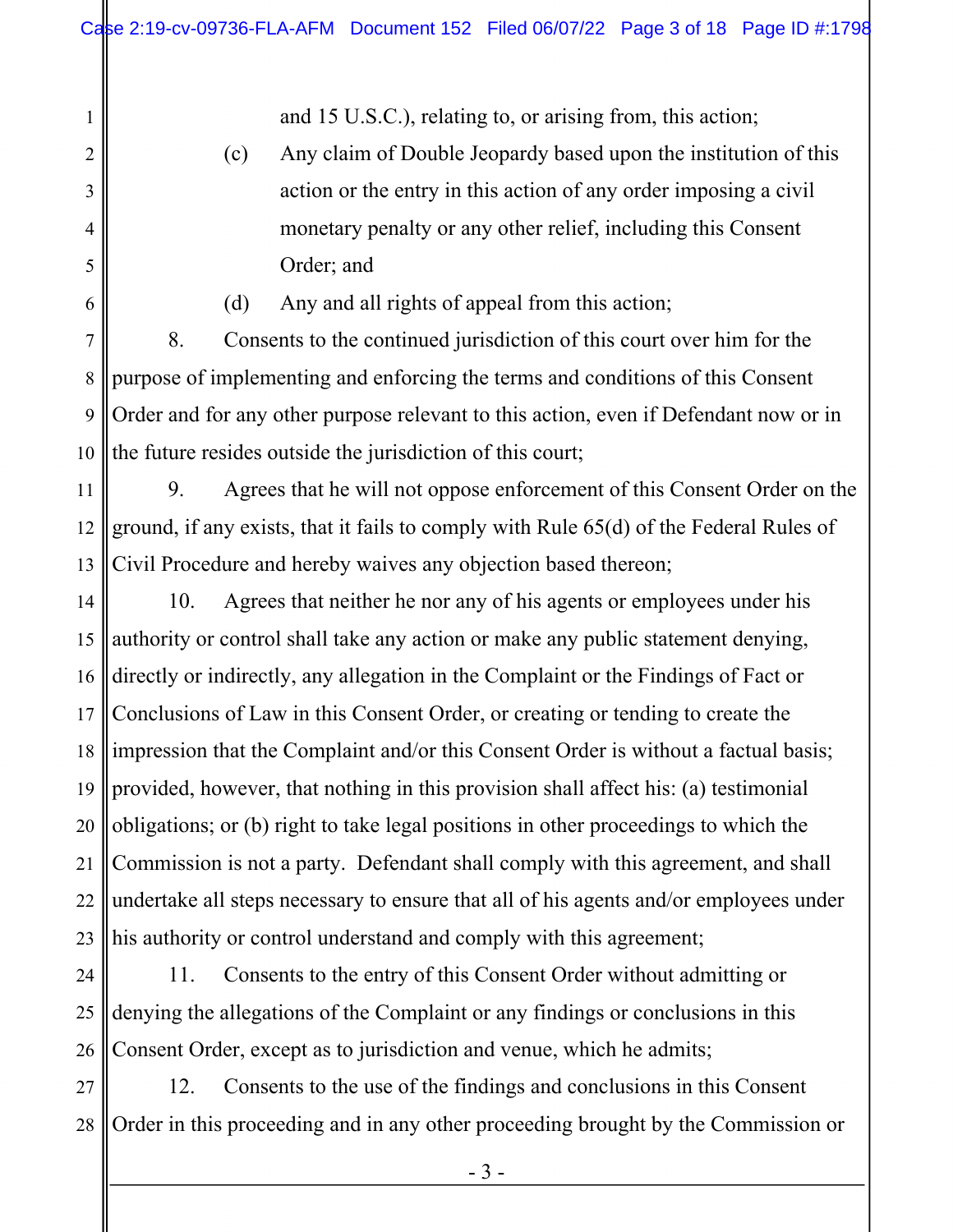1 2 to which the Commission is a party or claimant, and agrees that they shall be taken as true and correct and be given preclusive effect therein, without further proof;

3 4 5 6 7 13. Does not consent, however, to the use of this Consent Order, or the findings and conclusions herein, as the sole basis for any other proceeding brought by the Commission or to which the Commission is a party, other than a: (a) statutory disqualification proceeding; (b) proceeding in bankruptcy, or receivership; or (c) proceeding to enforce the terms of this Order;

8 9 10 11 14. Agrees to provide immediate notice to this court and the Commission by certified mail, in the manner required by paragraph 71 of Part VI of this Consent Order, of any bankruptcy proceeding filed by, on behalf of, or against him, whether inside or outside the United States; and

12 13 14 15. Agrees that no provision of this Consent Order shall in any way limit or impair the ability of any other person or entity to seek any legal or equitable remedy against Defendant in any other proceeding.

15

## **III. FINDINGS OF FACT AND CONCLUSIONS OF LAW**

16 17 18 19 20 The court, being fully advised in the premises, finds that there is good cause for the entry of this Consent Order and that there is no just reason for delay. The court therefore directs the entry of the following Findings of Fact, Conclusions of Law, permanent injunction, and equitable relief pursuant to Section 6c of the Act, 7 U.S.C. § 13a-1 (2018), as set forth herein. The findings and conclusions in this Consent Order are not binding on any other party to this action.

#### 22 **THE PARTIES AGREE AND THE COURT HEREBY FINDS:**

23 **A. Findings of Fact** 

24

21

## **The Parties to this Consent Order**

25 26 27 16. Plaintiff Commodity Futures Trading Commission is an independent federal regulatory agency that is charged by Congress with administering and enforcing the Act and the Regulations.

28

17. Defendant Daniel Hewko's last known address is Fort Bragg, California.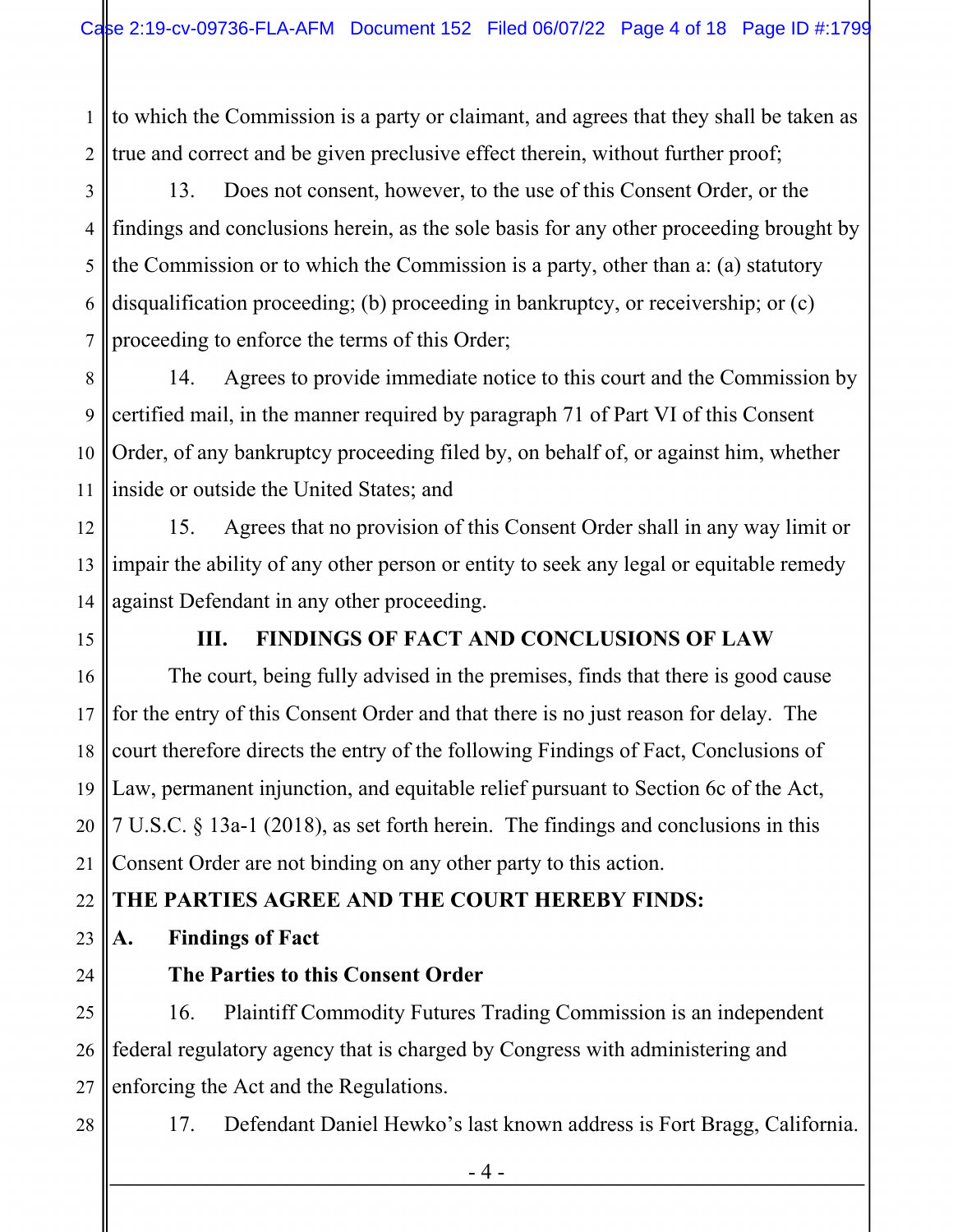1 Defendant has never been registered with the Commission in any capacity.

## **The Solicitation and Acceptance of Investor Funds**

3 4 5 18. In or around August 2014, Defendant began seeking investments in a pooled investment vehicle marketed to prospective investors as the Global Opportunity Fund (the "Fund").

6 7 8 9 19. Most, if not all, of the individuals who have invested in the Fund from at least August 2014 to the present (the "Relevant Period") had been tax preparation clients of Defendant or individuals whom Defendant knew. Defendant solicited funds for participation in the Fund.

10 11 12 20. Defendant provided documents to investors referring to a "macro opportunity," "global macro opportunities," "global macro strategy," and the "Global Opportunity Fund."

13 14 21. Investors were told by Defendant that Fund assets were invested or could be invested in commodities.

15 16 17 18 22. From in or around September 2014 to in or around November 2014, Defendant transferred more than \$1.1 million of investor funds into a futures trading account with a registered futures commission merchant, referred to herein as "FCM-1."

19 20 21 22 23. On or around December 1, 2014, the funds in the futures trading account with FCM-1 were transferred to a second registered futures commission merchant, referred to herein as "FCM-2." Investor funds held with FCM-2 remained in that trading account until in or around the summer of 2016.

23 24 25 26 | contract markets. 24. Funds in the futures trading accounts with FCM-1 and FCM-2 have been used to conduct a limited amount of trading of futures contracts including crude oil and E-mini S&P 500 futures contracts, both of which were traded on designated

27 / / /

2

28  $\|$ ///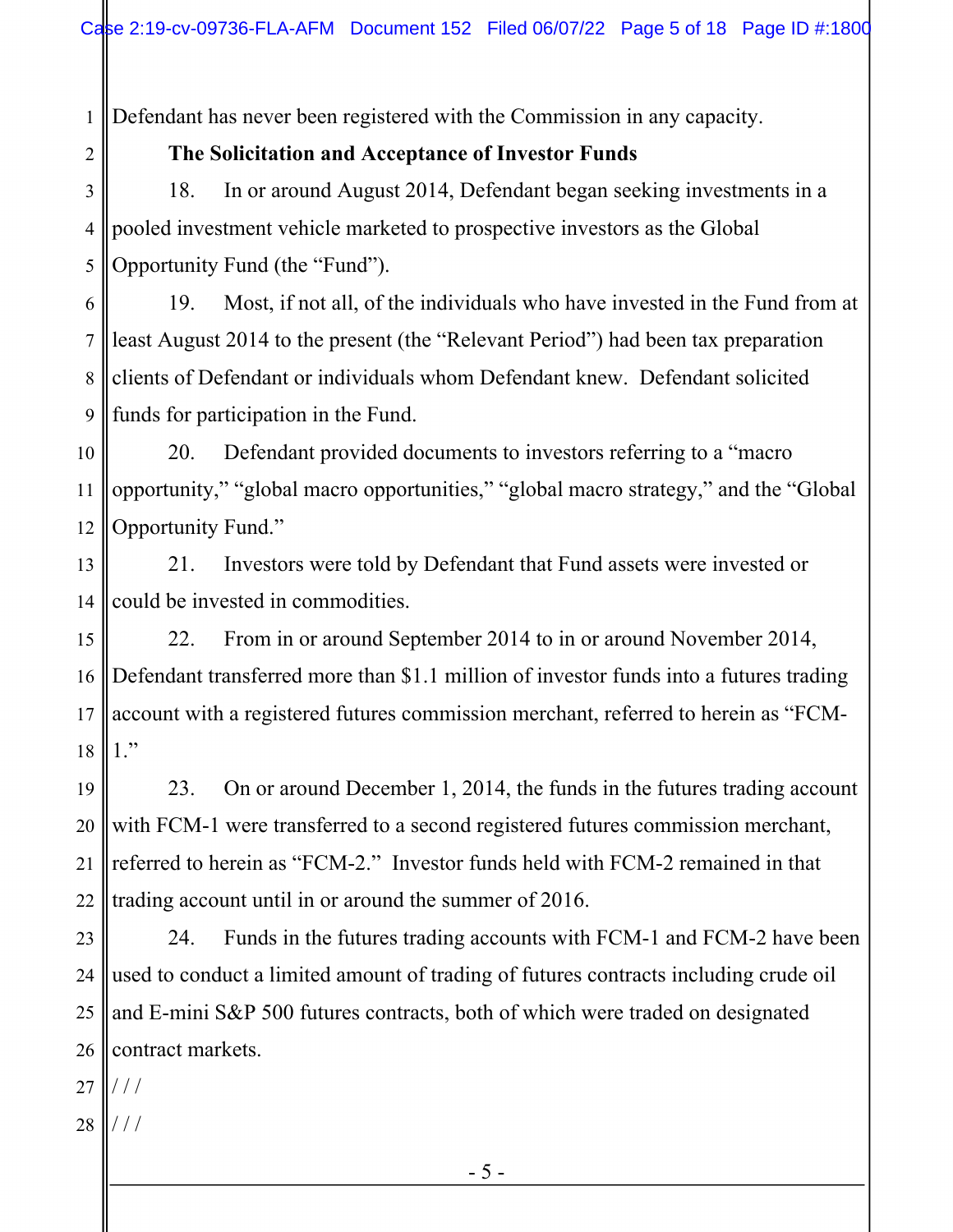## **Distribution of Account Statements to Investors**

1

2 3 25. Prior to January 2016, Fund investors were not routinely provided account statements.

4 5 6 7 26. In a January 2016 letter to investors that Defendant provided to investors, investors were told "[the Fund Manager] know[s] many of you have felt like you have been in the dark and . . . [m]oving forward, we will issue quarterly statements."

8 9 27. From in or around January 2016 through in or around October 2018, Defendant emailed investors account statements for the Fund.

10 11 12 28. All of the purported investment returns contained in the quarterly statements provided to investors for fourth quarter 2015 through third quarter 2018 were false.

13 14 15 16 29. What little futures trading the Fund did in September and October 2014 and January 2015 resulted in losses. Moreover, Fund proceeds were never invested in any other manner during the Relevant Period that generated any returns at all for Fund investors, much less the substantial returns claimed in the quarterly statements.

17 18 19 20 30. In or around January 2016, Defendant emailed investors statements containing purported performance information for the last quarter of 2015, for the calendar year 2015, and since the Fund's inception (referred to herein as the "Q4 2015 Statements").

21 22 23 24 25 31. The Q4 2015 Statements reported investment gains for investors for calendar year 2015 well over 20% for those investors who had been invested in the Fund the longest, with purported returns "since inception" for many investors exceeding 20% and in at least one instance exceeding 30%. All of the claimed investment returns in the Q4 2015 Statements were false.

26 27 28 32. On or about January 5, 2016, and prior to Defendant's sending investors the Q4 2015 Statements, the Fund Manager emailed Defendant, stating that the account statement from FCM-2 showed a trading loss and "[f]or all intensive [sic]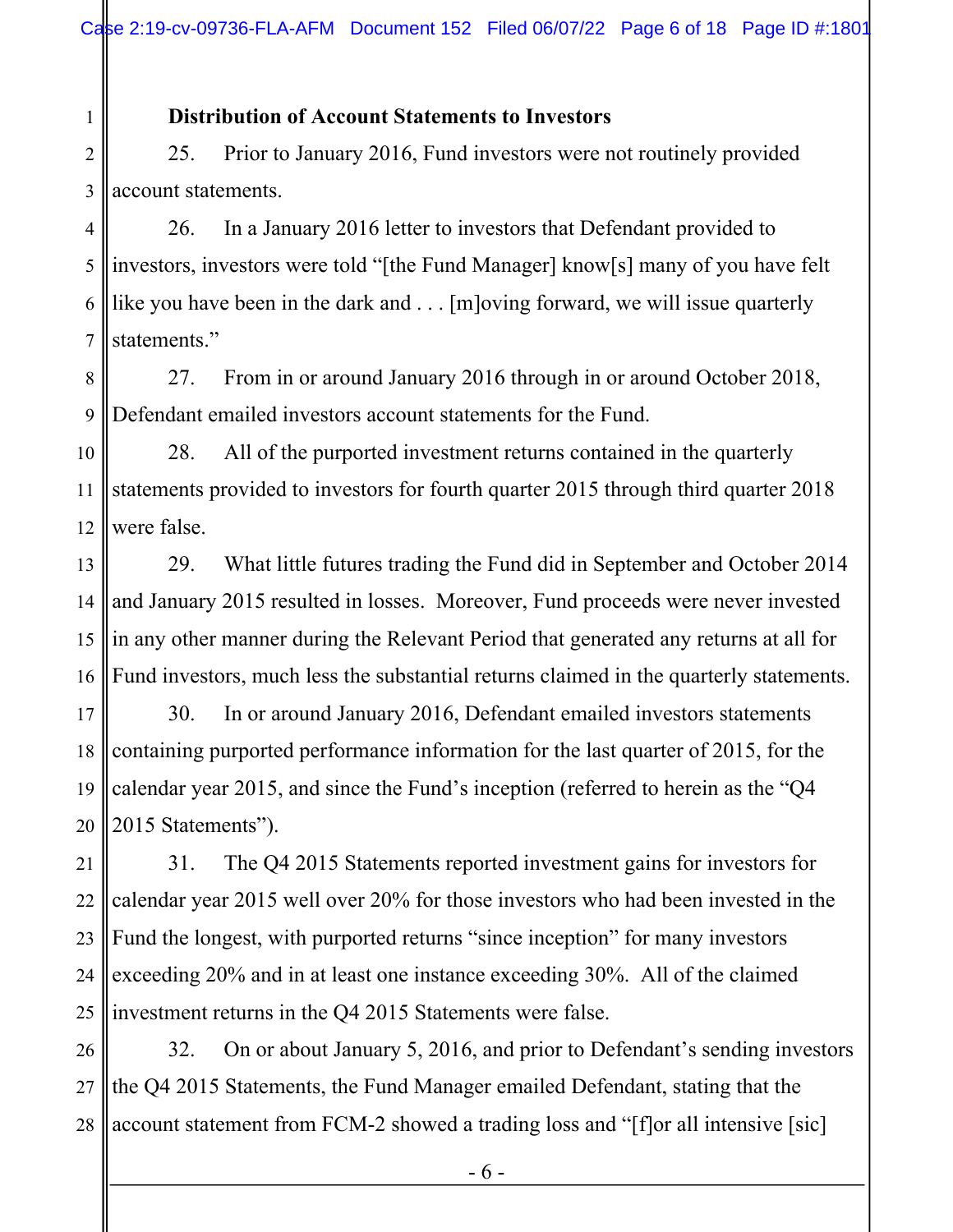1 2 purposes that P&L is our 2015 P&L . . . That number it represents our total loss on the year  $\dots$ " and "[s]o that leaves us with a loss. A total loss from trading  $\dots$ ."

3 4 5 33. Fund quarterly statements for 2016 (referred to herein as the "2016 Statements") claimed that the Fund had earned double digit investment returns in 2016.

34. However, the Fund had not enjoyed investment gains in 2016.

7 8 35. The 2016 Statement balances that were also inflated by the false returns previously reported in the Q4 2015 Statements.

9 10 11 36. Quarterly statements for 2017 (referred to herein as the "2017 Statements") claimed that the Fund had earned a total investment return of 12.53% for investors in 2017. This was not true.

12 13 37. The 2017 Statement balances were also inflated by the false returns previously reported in the Q4 2015 Statements and 2016 Statements.

14 15 38. Quarterly statements in 2018 ("2018 Statements") similarly claimed that the Fund had enjoyed substantial investment gains.

16 17 39. However, the Fund had not actually enjoyed the investment gains claimed in the 2018 Statements.

18 19 20 40. The 2018 Statement balances were also inflated by the false returns previously reported in the Q4 2015 Statements, 2016 Statements, and 2017 Statements.

21

6

# **Dissipation of Pool Funds**

22 23 24 41. During the Relevant Period, Defendant made payments of Fund assets to various entities and individuals. Those entities and individuals were not entitled to such payments.

25

**Communications with Investors Who Sought to Withdraw Their Funds**

26 27 28 42. From at least April 2017 through the present, Defendant told Fund investors that their withdrawal requests could not be satisfied because Fund assets were, in his words, "in a trade."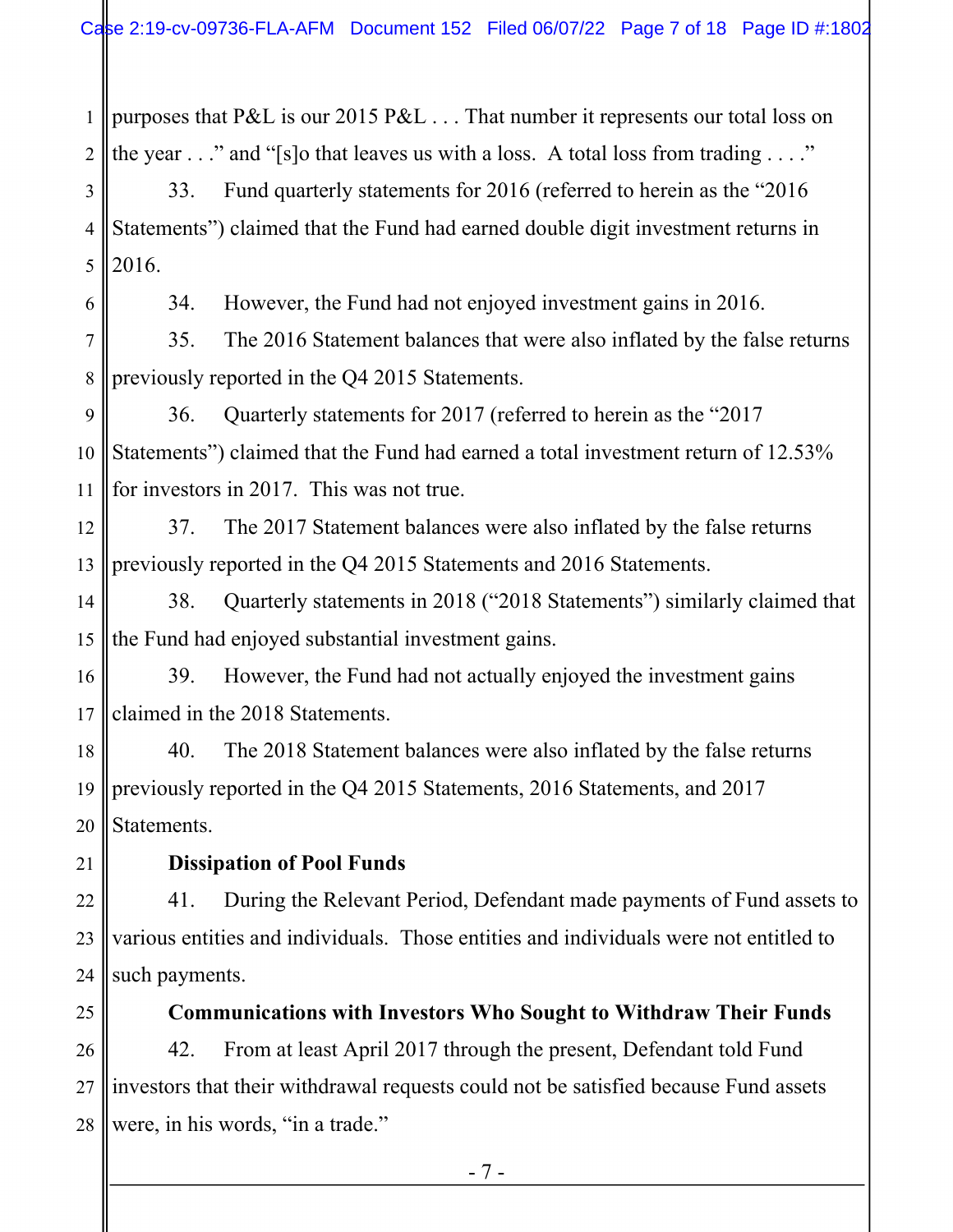1 2 43. In reality, Fund assets were not actually "in a trade," but rather had been dissipated.

3 4 5 6 44. Defendant also made statements to investors about the performance of their investment that were not true, and told at least one investor that the investor's funds were not lost or gone, in response to investor requests to withdraw funds, which was also not true.

## **Defendant Failed to Register with the CFTC**

8 9 10 45. Defendant, in his capacity as a partner, officer, employee, consultant, agent (or similar status performing similar functions), has solicited funds, securities, or property for participation in a commodity pool.

11 12 13 46. Defendant has never registered with the Commission as an Associated Person of a Commodity Pool Operator and never qualified for any registration exemption.

- 14 **B. Conclusions of Law**
- 15

7

## **Jurisdiction and Venue**

16 17 18 19 20 21 22 23 24 25 47. This court possesses jurisdiction over this action pursuant to 28 U.S.C. § 1331 (2012) (codifying federal question jurisdiction) and 28 U.S.C. § 1345 (2012) (providing that U.S. district courts have original jurisdiction over civil actions commenced by the United States or by any agency expressly authorized to sue by Act of Congress). Section 6c(a) of the Act, 7 U.S.C. § 13a-1(a) (2012), provides that the Commission may bring actions for injunctive relief or to enforce compliance with the Act or any rule, regulation, or order thereunder in the proper district court of the United States whenever it shall appear to the Commission that any person has engaged, is engaging, or is about to engage in any act or practice constituting a violation of any provision of the Act or any rule, regulation, or order thereunder.

26 27 28 48. Venue properly lies with this court pursuant to 7 U.S.C. § 13a-1(e), because Defendants conducted business in this District, and acts and practices in violation of the Act have occurred, are occurring, or are about to occur within this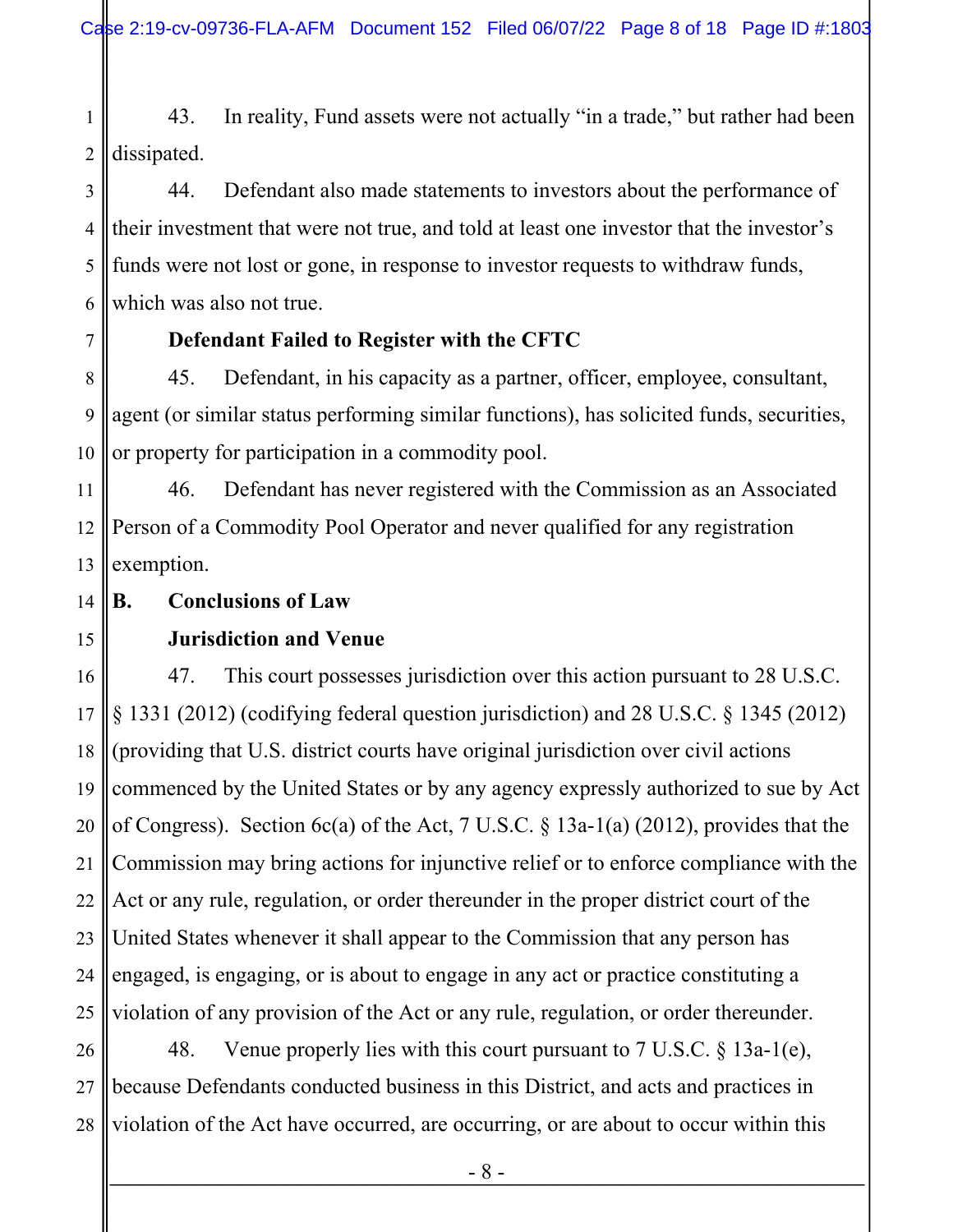1 District.

2

## **Fraud by Deceptive Device or Contrivance**

3 4 5 6 7 8 9 10 11 12 13 14 15 16 49. By the conduct described in paragraphs 1 through 48 above, Defendant violated Section  $6(c)(1)$  of the Act, 7 U.S.C. § 9(1) (2018), and Regulation 180.1(a), 17 C.F.R. § 180.1(a) (2020), in that he has used or employed (or attempted to use or employ) a device, scheme, or artifice to defraud investors; made (or attempted to make) untrue or misleading statements of material fact or omitted to state a material fact necessary in order to make the statements made not untrue or misleading; and engaged (or attempted to engage) in transactions, practices, or courses of business that operated as a fraud or deceit on investors by, among other things, intentionally or recklessly delivering to Fund investors quarterly statements containing false statements concerning investment gains, when in fact the Fund had not earned gains; misappropriating Fund assets; telling investors, falsely, that the Fund would (or did) pursue certain investment strategies, when in fact the Fund simply dissipated Fund assets; and telling Fund investors, falsely, that the Fund had not been able to satisfy withdrawal requests because the Fund was "in a trade."

17

## **Fraud and Deceit by an Associated Person of a Commodity Pool Operator**

18 19 20 21 22 23 50. By that same conduct, Defendant has violated Section 4*o*(1)(A) and (B) of the Act, 7 U.S.C. § 6*o*(1)(A), (B) (2018), in that he has, while acting as an Associated Person of a Commodity Pool Operator, used the mails or any means or instrumentality of interstate commerce (including email) to employ a device, scheme, or artifice to defraud Fund participants and engaged in a transaction, practice, or course of business which operated as a fraud or deceit upon Fund participants

24

## **Failure to Register with the Commission**

25 26 27 28 51. By the conduct described in paragraphs 1 through 50 above, Defendant violated Section 4k(2) of the Act, 7 U.S.C. § 6k(2) (2018), and Regulation 3.12, 17 C.F.R. § 3.12 (2020), by, acting as an Associated Person of a Commodity Pool Operator, by soliciting funds, securities, or property for a Commodity Pool without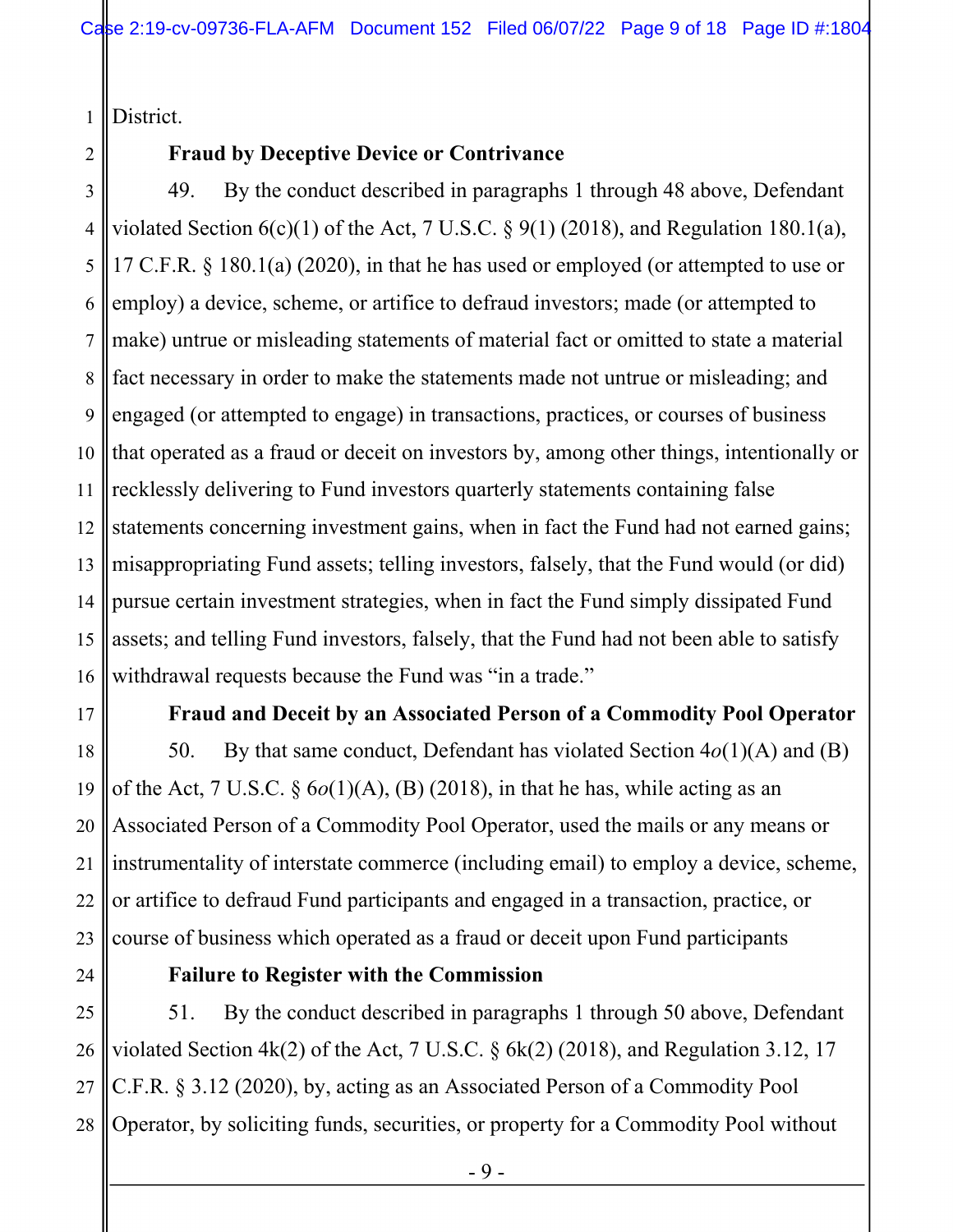1 2 being registered with the Commission as an Associated Person of a Commodity Pool Operator.

3 4 5 6 52. Unless restrained and enjoined by this court, there is a reasonable likelihood that Defendant will continue to engage in the acts and practices alleged in the Complaint and in similar acts and practices in violation of the Act and Regulations.

# **IV. PERMANENT INJUNCTION IT IS HEREBY ORDERED THAT:**

7

8

9

10

11

53. Based upon and in connection with the foregoing conduct, pursuant to Section 6c of the Act, 7 U.S.C. § 13a-1 (2018), Defendant is permanently restrained, enjoined and prohibited from directly or indirectly:

12 13 14 15 16 17 18 19 a. Using or employing (or attempting to use or employ) a device, scheme, or artifice to defraud any person; making (or attempting to make) untrue or misleading statements of material fact or omitting to state a material fact necessary in order to make the statements made not untrue or misleading; and engaging (or attempting to engage) in transactions, practices, or courses of business that operate as a fraud or deceit on any person, in violation of Section  $6(c)(1)$  of the Act, 7 U.S.C. § 9(1) (2018), and Regulation 180.1(a), 17 C.F.R. § 180.1(a) (2020);

20 21 22 23 24 25 26 27 28 b. Using the mails or any means or instrumentality of interstate commerce, as a commodity pool operator or commodity trading advisor or as an associated person of a commodity pool operator or commodity trading advisor, to employ a device, scheme, or artifice to defraud any client or participant or prospective client or participant, or to engage in any transaction, practice, or course of business which operates as a fraud or deceit upon any client or participant or prospective client or participant, in violation of Sections 4*o*(1)(A) and (B), 7 U.S.C. § 6*o*(1)(A), (B) (2020); and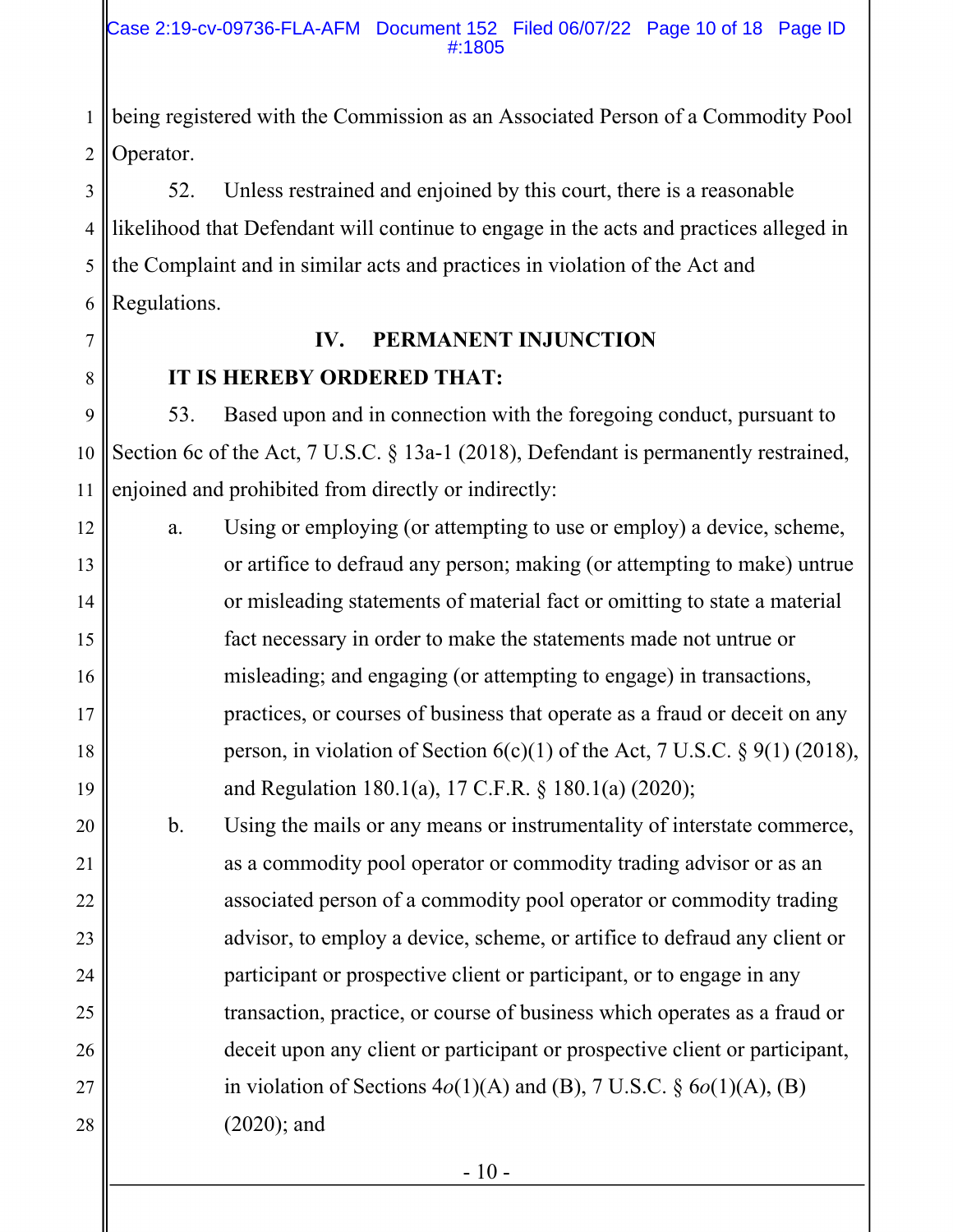### Case 2:19-cv-09736-FLA-AFM Document 152 Filed 06/07/22 Page 11 of 18 Page ID #:1806

| 1              | c.                      | Being associated with a Commodity Pool Operator as a partner, officer,       |  |
|----------------|-------------------------|------------------------------------------------------------------------------|--|
| $\overline{2}$ |                         | employee, consultant, or agent (or any person occupying a similar status     |  |
| 3              |                         | or performing similar functions), in any capacity involving the              |  |
| $\overline{4}$ |                         | solicitation of funds, securities, or property for a participation in a      |  |
| 5              |                         | commodity pool or the supervision of any person or persons so engaged,       |  |
| 6              |                         | unless registered with the Commission as an Associated Person of a           |  |
| 7              |                         | Commodity Pool Operator, in violation of Section 6k(2) of the Act, 7         |  |
| 8              |                         | U.S.C. § 6k(2) (2018) and Regulation 3.12, 17 C.F.R. § 3.12 (2020).          |  |
| 9              | 54.                     | Defendant is also permanently restrained, enjoined and prohibited from       |  |
| 10             | directly or indirectly: |                                                                              |  |
| 11             | a.                      | Applying for registration or claiming exemption from registration with       |  |
| 12             |                         | the Commission in any capacity, and engaging in any activity requiring       |  |
| 13             |                         | such registration or exemption from registration with the Commission,        |  |
| 14             |                         | except as provided for in Regulation 4.14(a)(9), 17 C.F.R. $\S$ 4.14(a)(9)   |  |
| 15             |                         | $(2020)$ ; and/or                                                            |  |
| 16             | $\mathbf b$ .           | Acting as a principal (as that term is defined in Regulation $3.1(a)$ ,      |  |
| 17             |                         | 17 C.F.R. $\S$ 3.1(a) (2020)), agent or any other officer or employee of any |  |
| 18             |                         | person (as that term is defined in Section 1a(38) of the Act, 7 U.S.C.       |  |
| 19             |                         | $\S$ 1a(38) (2018), registered, exempted from registration or required to be |  |
| 20             |                         | registered with the Commission except as provided for in 17 C.F.R.           |  |
| 21             |                         | $§$ 4.14(a)(9).                                                              |  |
| 22             | 55.                     | Defendant is also for a period of ten years enjoined and prohibited from     |  |
| 23             | directly or indirectly: |                                                                              |  |
| 24             | a.                      | Trading on or subject to the rules of any registered entity (as that term is |  |
| 25             |                         | defined in Section 1a(40) of the Act, 7 U.S.C. $\S$ 1a(40) (2018));          |  |
| 26             | $\mathbf{b}$ .          | Entering into any transactions involving "commodity interests" (as that      |  |
| 27             |                         | term is defined in Regulation 1.3, 17 C.F.R. $\S$ 1.3 (2020)), for his own   |  |
| 28             |                         | personal account or for any account in which he has a direct or indirect     |  |
|                | $-11-$                  |                                                                              |  |
|                |                         |                                                                              |  |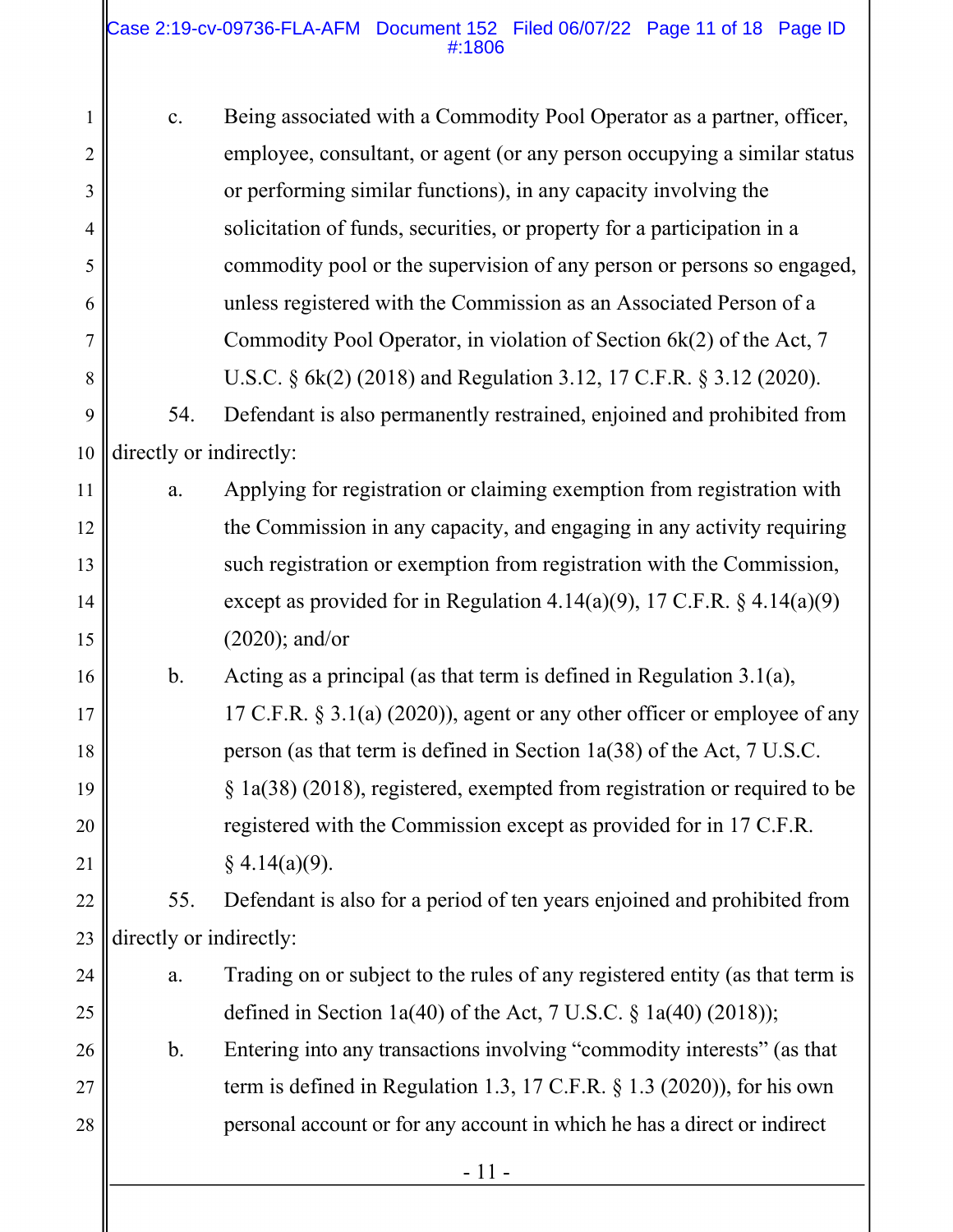c. Having any commodity interests traded on his behalf;

d. Controlling or directing the trading for or on behalf of any other person or entity, whether by power of attorney or otherwise, in any account involving commodity interests; and/or

e. Soliciting, receiving or accepting any funds from any person for the purpose of purchasing or selling any commodity interests.

# **V. RESTITUTION, DISGORGEMENT, AND CIVIL MONETARY PENALTY**

#### 10 **A. Restitution**

1

2

3

4

5

6

7

8

9

11 12 13 14 15 16 56. Defendant shall pay restitution in the amount of five hundred thousand dollars (\$500,000) ("Restitution Obligation"). If the Restitution Obligation is not paid immediately, post-judgment interest shall accrue on the Restitution Obligation beginning on the date of entry of this Consent Order and shall be determined by using the Treasury Bill rate prevailing on the date of entry of this Consent Order pursuant to 28 U.S.C. § 1961 (2018).

17 18 19 57. For any amounts paid by Codefendants Daniel Adam Hewko and/or Main & Prospect Capital, LLC to satisfy their restitution obligations in this case, Defendant shall receive a dollar-for-dollar credit against his Restitution Obligation.

20 21 22 23 24 25 26 58. To effect payment of the Restitution Obligation and the distribution of any restitution payments to Fund investors ("pool participants"), the court appoints the National Futures Association ("NFA") as Monitor ("Monitor"). The Monitor shall receive restitution payments from Defendant and make distributions as set forth below. Because the Monitor is acting as an officer of this court in performing these services, the NFA shall not be liable for any action or inaction arising from NFA's appointment as Monitor, other than actions involving fraud.

27 28 59. Defendant shall make Restitution Obligation payments, and any postjudgment interest payments, under this Consent Order to the Monitor in the name

interest;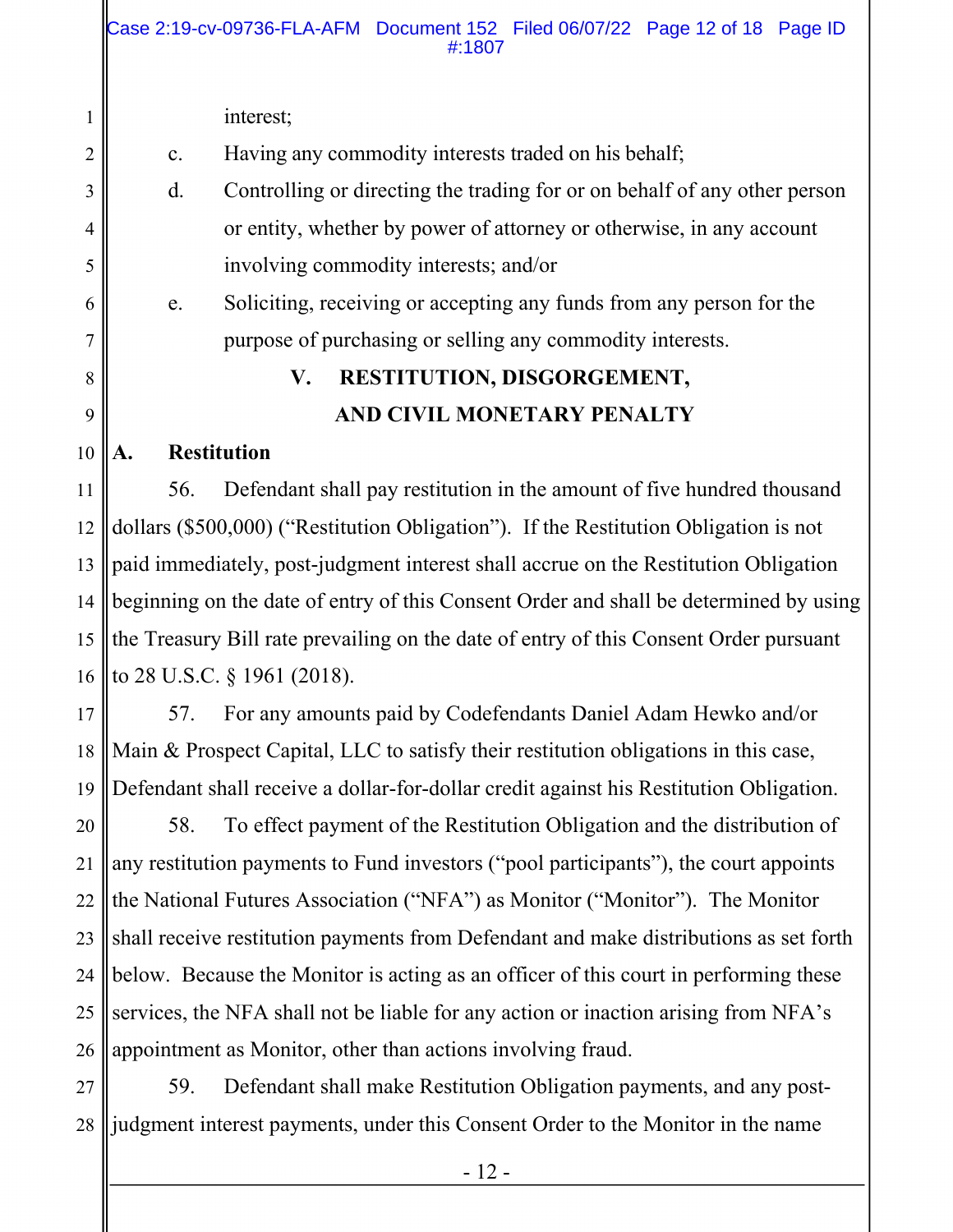#### Case 2:19-cv-09736-FLA-AFM Document 152 Filed 06/07/22 Page 13 of 18 Page ID #:1808

1 2 3 4 5 6 7 8 9 "CFTC v. MPC, et al., 19cv9736, Restitution Fund" and shall send such payments by electronic funds transfer, or by U.S. postal money order, certified check, bank cashier's check, or bank money order, to the Office of Administration, National Futures Association, 300 South Riverside Plaza, Suite 1800, Chicago, Illinois 60606 under cover letter that identifies the paying Defendant and the name and docket number of this proceeding. Defendant shall simultaneously transmit copies of the cover letter and the form of payment to the Chief Financial Officer, Commodity Futures Trading Commission, Three Lafayette Centre, 1155 21st Street, NW, Washington, D.C. 20581.

10 11 12 13 14 15 16 17 18 19 60. The Monitor shall oversee the Restitution Obligation and shall have the discretion to determine the manner of distribution of such funds in an equitable fashion to pool participants identified by the Commission or may defer distribution until such time as the Monitor deems appropriate. In the event that the amount of Restitution Obligation payments to the Monitor are of a de minimis nature such that the Monitor determines that the administrative cost of making a distribution to eligible pool participants is impractical, the Monitor may, in its discretion, treat such restitution payments as civil monetary penalty payments, which the Monitor shall forward to the Commission following the instructions for civil monetary penalty payments set forth in Part B below.

20 21 22 23 24 25 26 61. Defendant shall cooperate with the Monitor as appropriate to provide such information as the Monitor deems necessary and appropriate to identify pool participants to whom the Monitor, in its sole discretion, may determine to include in any plan for distribution of any Restitution Obligation payments. Defendant shall execute any documents necessary to release funds that he has in any repository, bank, investment or other financial institution, wherever located, in order to make partial or total payment toward the Restitution Obligation.

27 28 62. The Monitor shall provide the Commission at the beginning of each calendar year with a report detailing the disbursement of funds to pool participants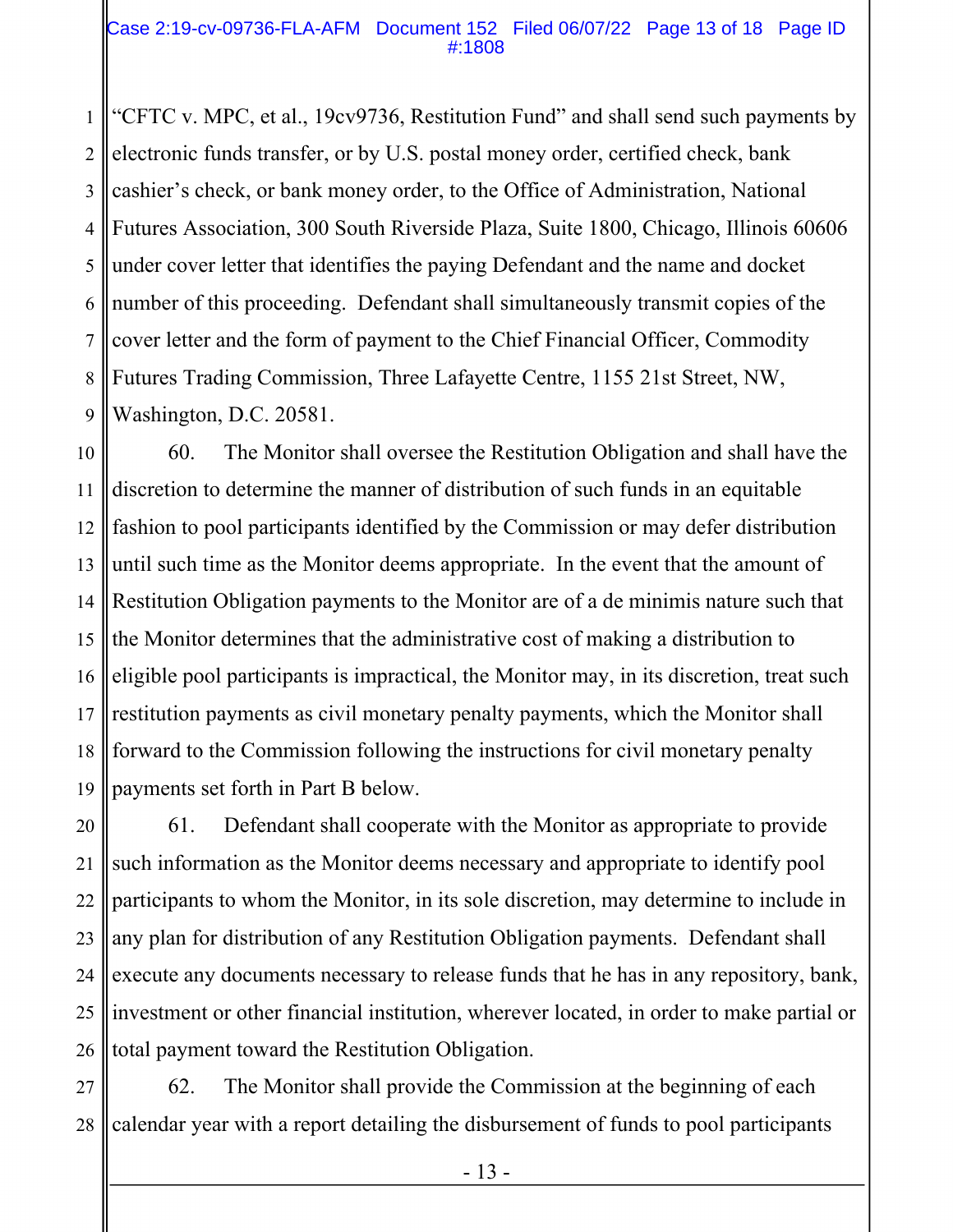## Case 2:19-cv-09736-FLA-AFM Document 152 Filed 06/07/22 Page 14 of 18 Page ID #:1809

1 2 3 4 during the previous year. The Monitor shall transmit this report under a cover letter that identifies the name and docket number of this proceeding to the Chief Financial Officer, Commodity Futures Trading Commission, Three Lafayette Centre, 1155 21st Street, NW, Washington, D.C. 20581.

5 6 7 8 63. The amounts payable to each pool participant shall not limit the ability of any pool participant from proving that a greater amount is owed from Defendant or any other person or entity, and nothing herein shall be construed in any way to limit or abridge the rights of any pool participant that exist under state or common law.

9 10 11 12 13 14 15 64. Pursuant to Rule 71 of the Federal Rules of Civil Procedure, each pool participant who suffered a loss is explicitly made an intended third-party beneficiary of this Consent Order and may seek to enforce obedience of this Consent Order to obtain satisfaction of any portion of the restitution that has not been paid by Defendant to ensure continued compliance with any provision of this Consent Order and to hold Defendant in contempt for any violations of any provision of this Consent Order.

16 17 18 65. To the extent that any funds accrue to the U.S. Treasury for satisfaction of Defendant's Restitution Obligation, such funds shall be transferred to the Monitor for disbursement in accordance with the procedures set forth above.

19

## **B. Civil Monetary Penalty**

20 21 22 23 24 25 66. Defendant shall pay a civil monetary penalty in the amount of one hundred seven thousand five hundred dollars (\$107,500) ("CMP Obligation"). If the CMP Obligation is not paid immediately, then post-judgment interest shall accrue on the CMP Obligation beginning on the date of entry of this Consent Order and shall be determined by using the Treasury Bill rate prevailing on the date of entry of this Consent Order pursuant to 28 U.S.C. § 1961 (2018).

26 27 28 67. Defendant shall pay his CMP Obligation and any post-judgment interest, by electronic funds transfer, U.S. postal money order, certified check, bank cashier's check, or bank money order. If payment is to be made other than by electronic funds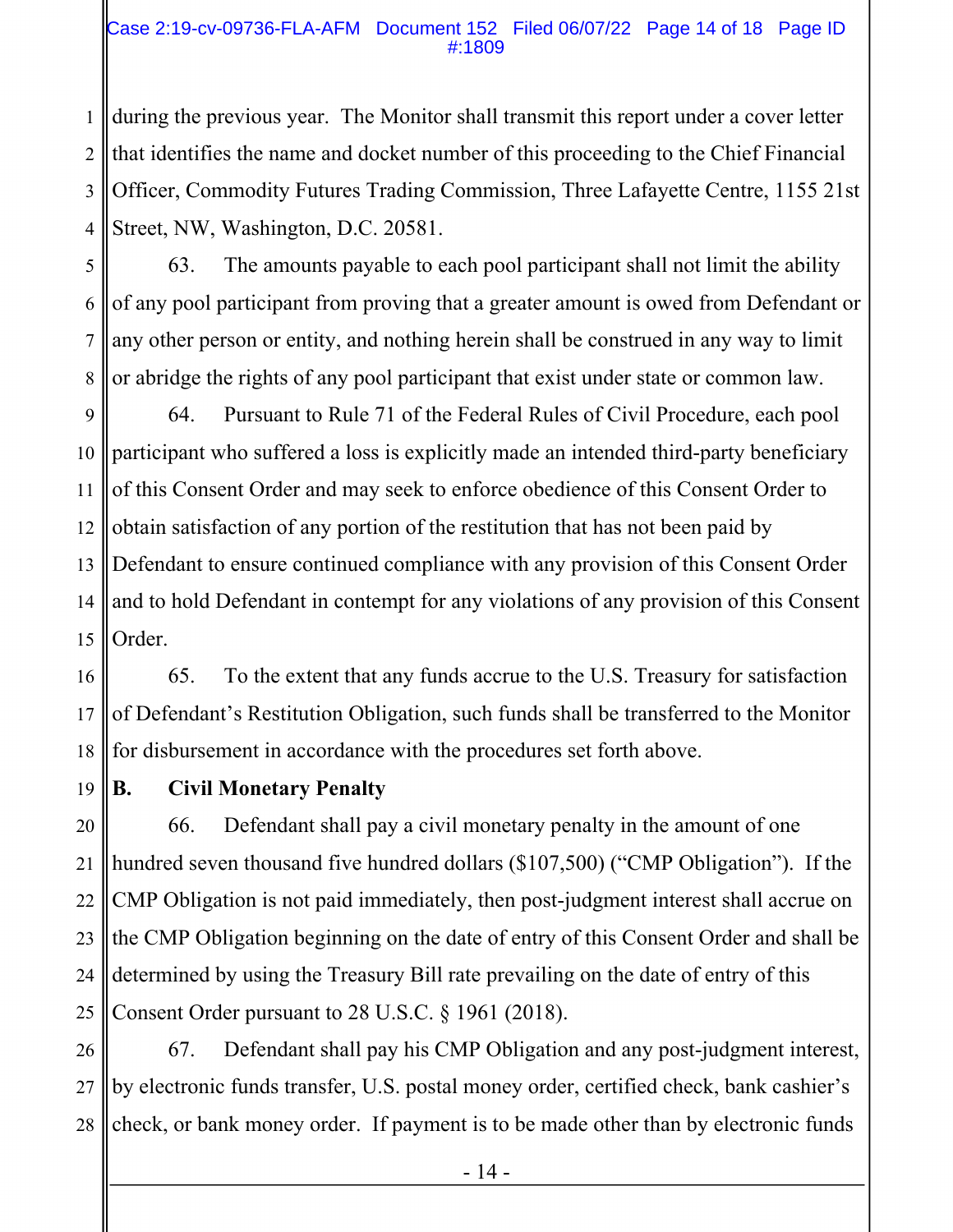### Case 2:19-cv-09736-FLA-AFM Document 152 Filed 06/07/22 Page 15 of 18 Page ID #:1810

1 2 transfer, then the payment shall be made payable to the Commodity Futures Trading Commission and sent to the address below:

|   | MMAC/ESC/AMK326                             |
|---|---------------------------------------------|
| 4 | <b>Commodity Futures Trading Commission</b> |
| 5 | Division of Enforcement                     |
|   | 6500 S. MacArthur Blvd.                     |
| 6 | HQ Room 266                                 |
|   | Oklahoma City, OK 73169                     |
|   | $(405)$ 954-6569 office                     |
| 8 | $(405)$ 954-1620 fax                        |
|   | 9-AMC-AR-CFTC@faa.gov                       |
| 9 |                                             |

10 11 12 13 14 15 16 17 68. If payment by electronic funds transfer is chosen, Defendant shall contact Tonia King or her successor at the address above to receive payment instructions and shall fully comply with those instructions. Defendant shall accompany payment of the CMP Obligation with a cover letter that identifies Defendant and the name and docket number of this proceeding. Defendant shall simultaneously transmit copies of the cover letter and the form of payment to the Chief Financial Officer, Commodity Futures Trading Commission, Three Lafayette Centre, 1155 21st Street, NW, Washington, D.C. 20581.

## 18

## **C. Provisions Related to Monetary Sanctions**

19 20 21 22 23 69. Partial Satisfaction: Acceptance by the Commission or the Monitor of any partial payment of Defendant's Restitution Obligation or CMP Obligation shall not be deemed a waiver of his obligation to make further payments pursuant to this Consent Order, or a waiver of the Commission's right to seek to compel payment of any remaining balance.

#### 24 **D. Cooperation**

25 26 27 28 70. Defendant shall cooperate fully and expeditiously with the Commission, including the Commission's Division of Enforcement, in this action, and in any current or future Commission investigation or action related thereto. Defendant shall also cooperate in any investigation, civil litigation, or administrative matter related to,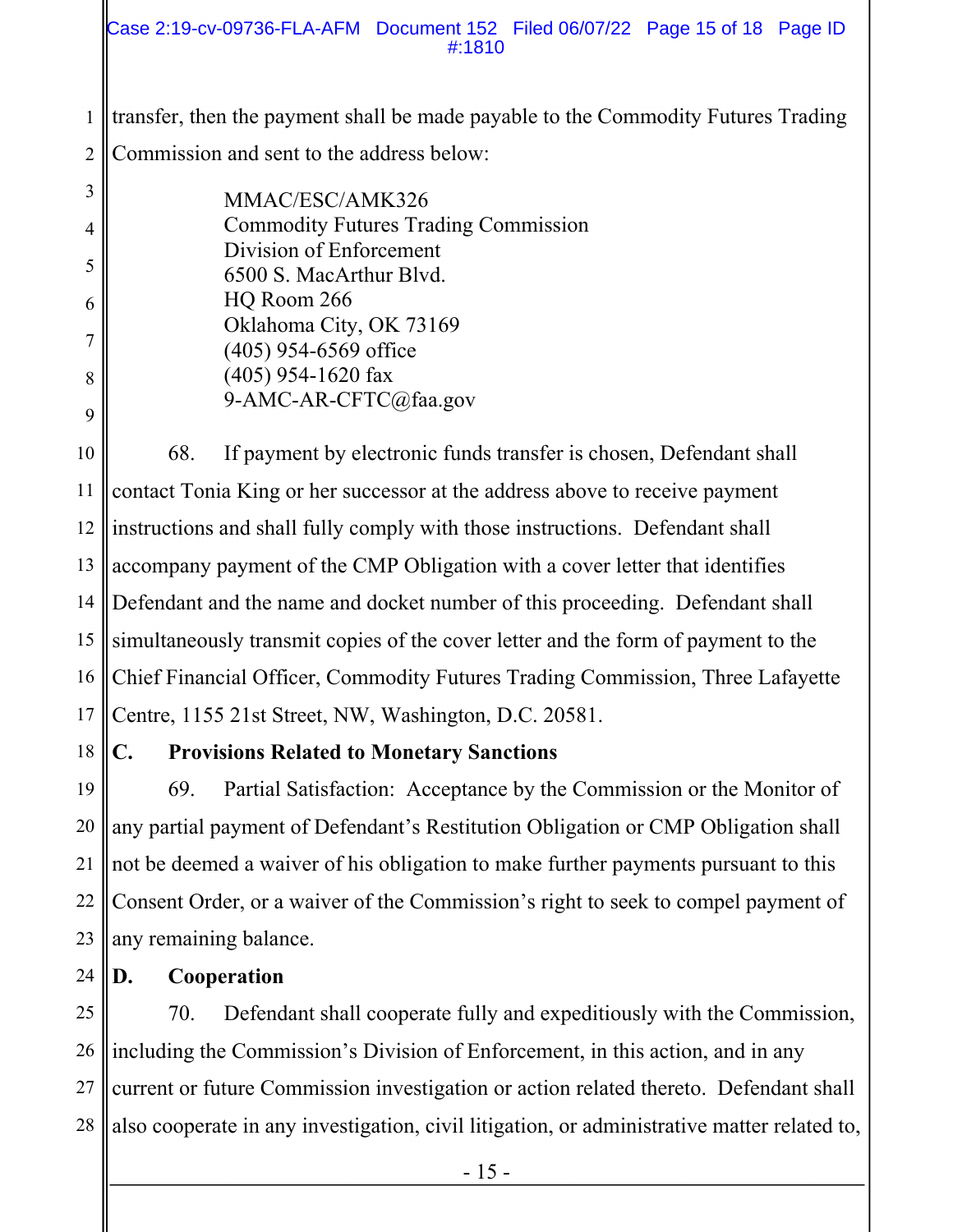1 2 3 4 5 6 7 8 9 10 11 or arising from, this action. **VI. MISCELLANEOUS PROVISIONS**  71. Notice: All notices required to be given by any provision in this Consent Order shall be sent certified mail, return receipt requested, as follows: Notice to Commission: Manal M. Sultan, Deputy Director Division of Enforcement Commodity Futures Trading Commission 290 Broadway,  $6<sup>th</sup>$  Floor New York, NY 10007 Notice to Defendant: Vinoo P. Varghese, Esq. Varghese & Associates, P.C. Case 2:19-cv-09736-FLA-AFM Document 152 Filed 06/07/22 Page 16 of 18 Page ID #:1811

13 14

12

2 Wall Street

New York, NY 10005

15 16 All such notices to the Commission shall reference the name and docket number of this action.

17 18 19 20 21 72. Change of Address/Phone: Until such time as Defendant satisfies in full his Restitution Obligation and CMP Obligation as set forth in this Consent Order, Defendant shall provide written notice to the Commission by certified mail of any change to his telephone number and mailing address within ten calendar days of the change.

22 23 24 25 26 73. Entire Agreement and Amendments: This Consent Order incorporates all of the terms and conditions of the settlement among the parties hereto to date. Nothing shall serve to amend or modify this Consent Order in any respect whatsoever, unless: (a) reduced to writing; (b) signed by all parties hereto; and (c) approved by order of this court.

27 28 74. Invalidation: If any provision of this Consent Order or if the application of any provision or circumstance is held invalid, then the remainder of this Consent

- 16 -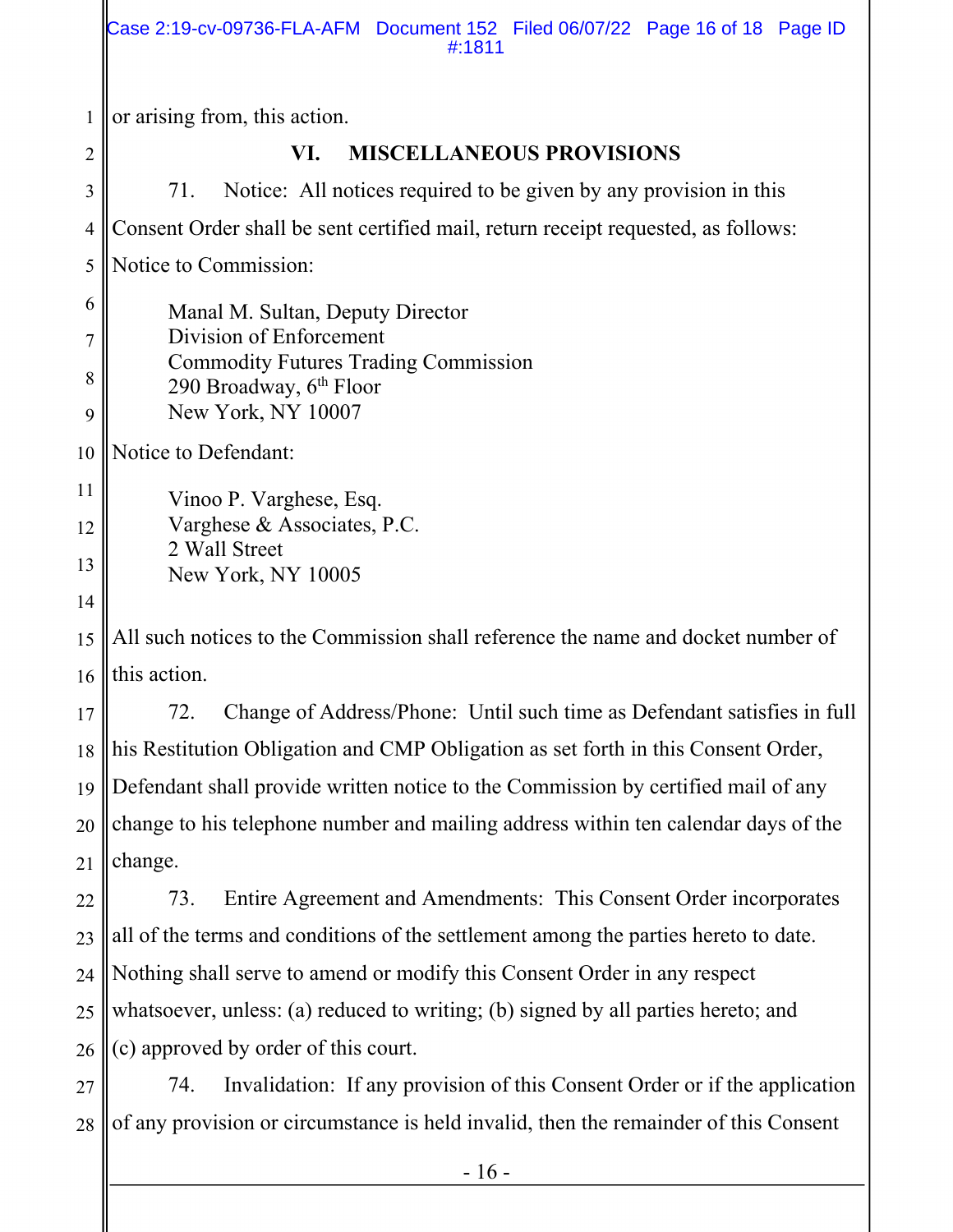### Case 2:19-cv-09736-FLA-AFM Document 152 Filed 06/07/22 Page 17 of 18 Page ID #:1812

1 2 Order and the application of the provision to any other person or circumstance shall not be affected by the holding.

3 4 5 6 7 8 9 75. Waiver: The failure of any party to this Consent Order or of any pool participant at any time to require performance of any provision of this Consent Order shall in no manner affect the right of the party or pool participant at a later time to enforce the same or any other provision of this Consent Order. No waiver in one or more instances of the breach of any provision contained in this Consent Order shall be deemed to be or construed as a further or continuing waiver of such breach or waiver of the breach of any other provision of this Consent Order.

10 11 12 13 76. Continuing Jurisdiction of this Court: This court shall retain jurisdiction of this action to ensure compliance with this Consent Order and for all other purposes related to this action, including any motion by Defendant to modify or for relief from the terms of this Consent Order.

14 15 16 17 18 77. Injunctive and Equitable Relief Provisions: The injunctive and equitable relief provisions of this Consent Order shall be binding upon Defendant, upon any person under his authority or control, and upon any person who receives actual notice of this Consent Order, by personal service, e-mail, facsimile or otherwise insofar as he or she is acting in active concert or participation with Defendant.

19 20 21 22 23 24 25 26 78. Counterparts and Facsimile Execution: This Consent Order may be executed in two or more counterparts, all of which shall be considered one and the same agreement and shall become effective when one or more counterparts have been signed by each of the parties hereto and delivered (by facsimile, e-mail, or otherwise) to the other party, it being understood that all parties need not sign the same counterpart. Any counterpart or other signature to this Consent Order that is delivered by any means shall be deemed for all purposes as constituting good and valid execution and delivery by such party of this Consent Order.

27 28 79. Contempt: Defendant understands that the terms of the Consent Order are enforceable through contempt proceedings, and that, in any such proceedings he